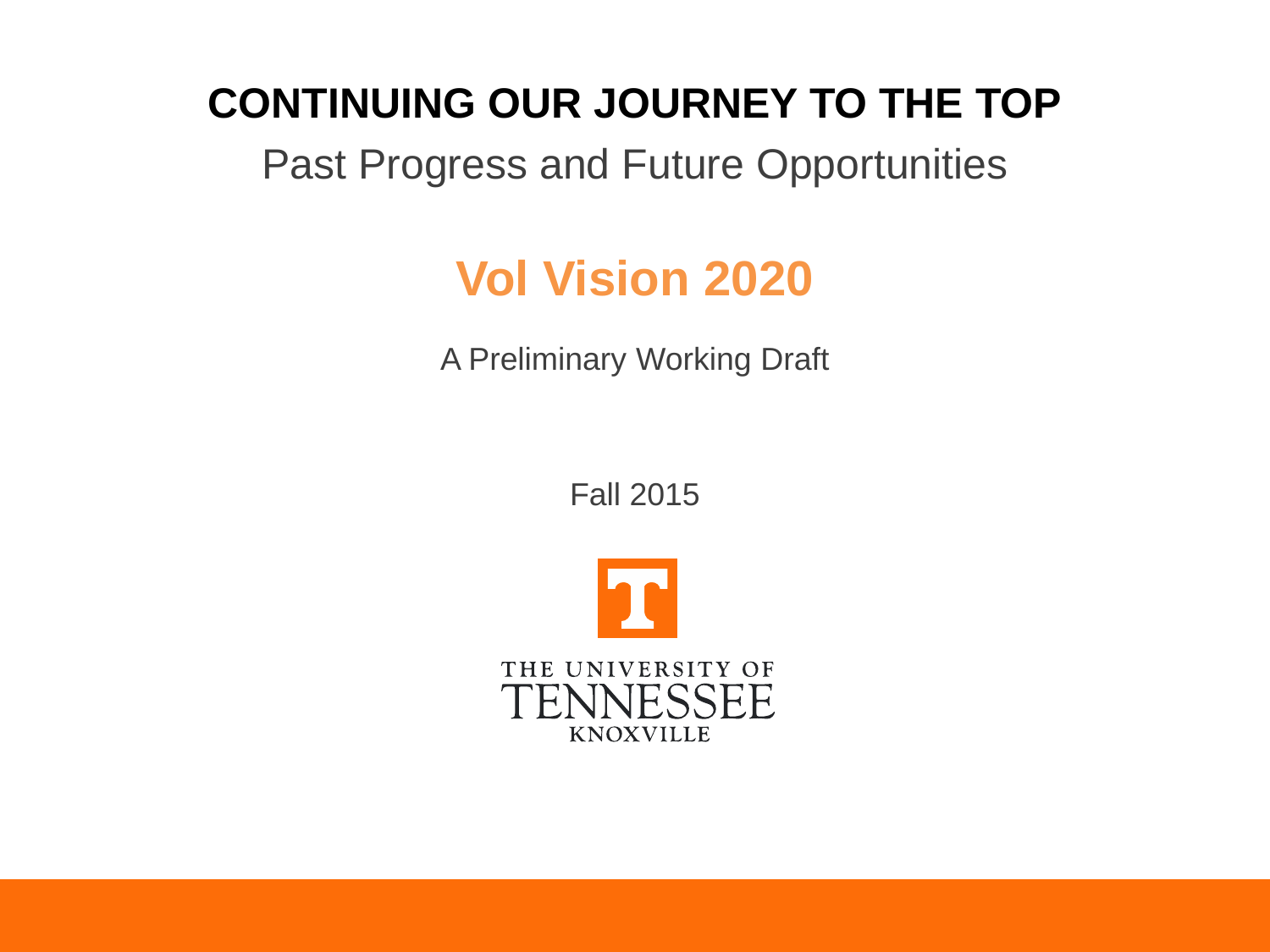#### **Process**



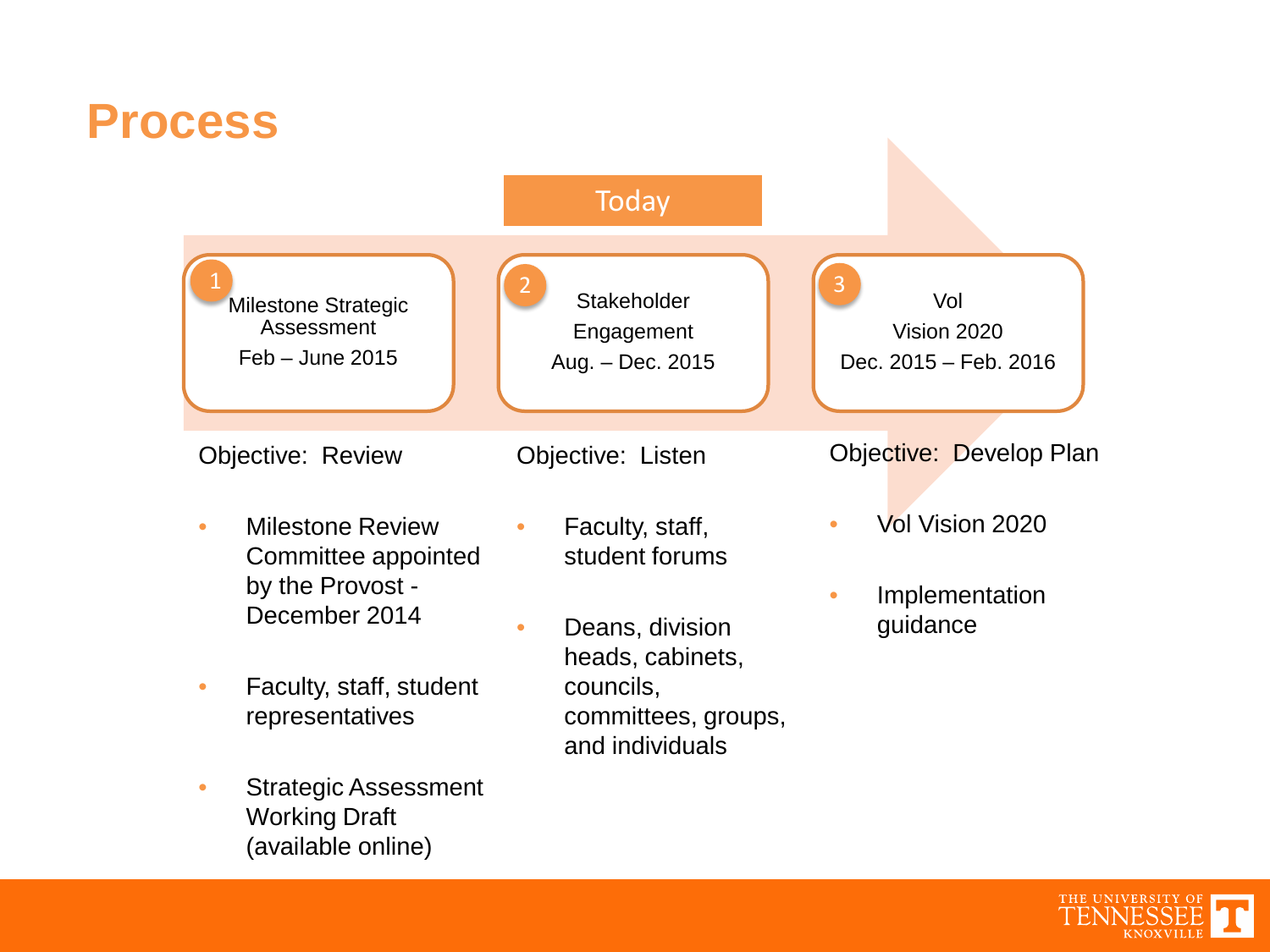## **Our Journey**



#### **Vol Vision 2020**



Vol Vision 2025

*"If we were hiking the Alum Cave Trail, we would not yet be at Arch Rock."* 

Vol Vision 2030

*– Dean Steve Smith Milestone Committee Chair*

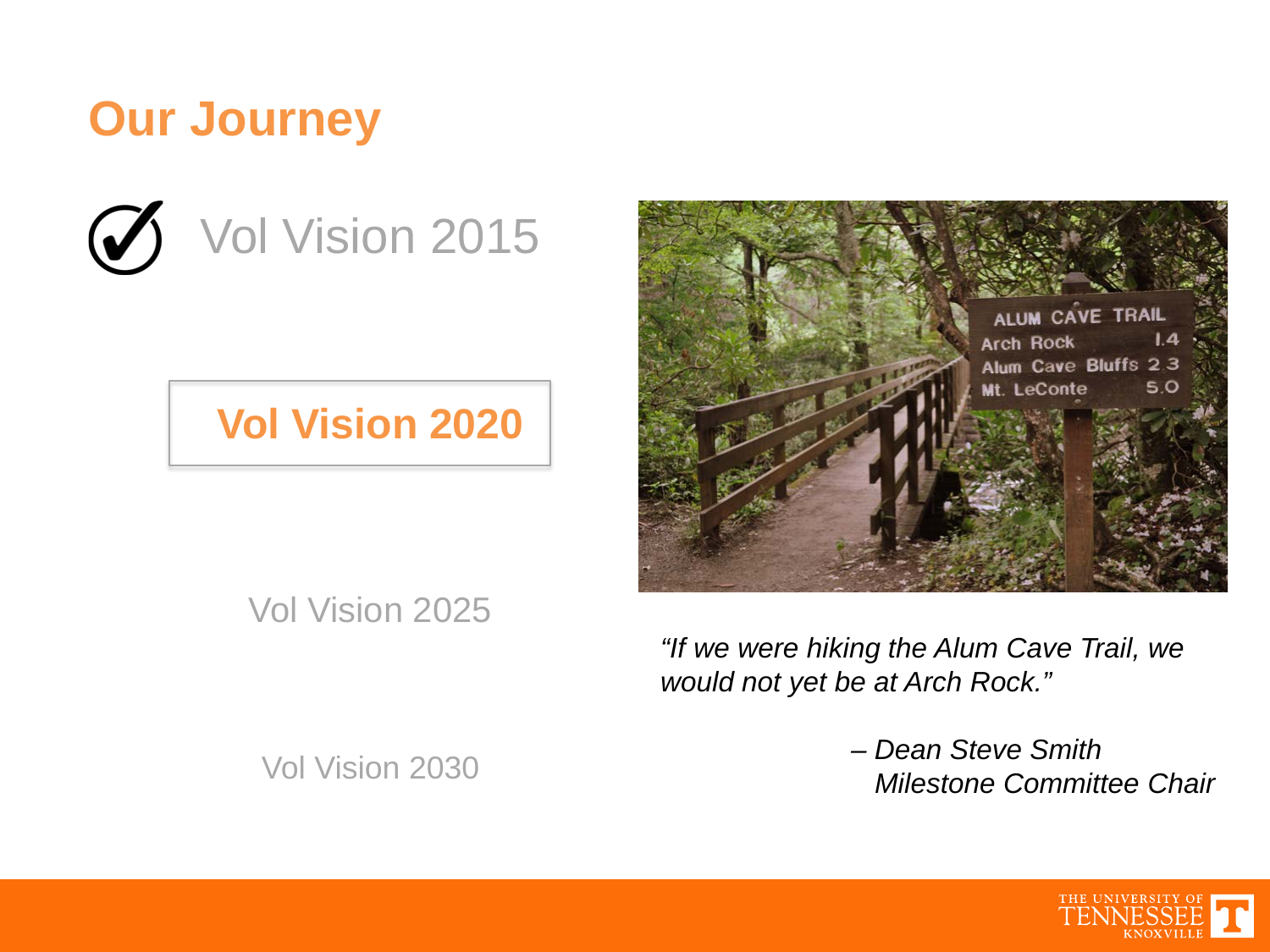## **Some of What We've Heard and Learned**

- The Goal
	- Excellence
	- Continuous Improvement
- Distinctiveness
	- If we want to be best in class
		- What is our class?
		- What makes us distinct in our class?
- **Greater Clarity**
- "Where Do I Fit In?"

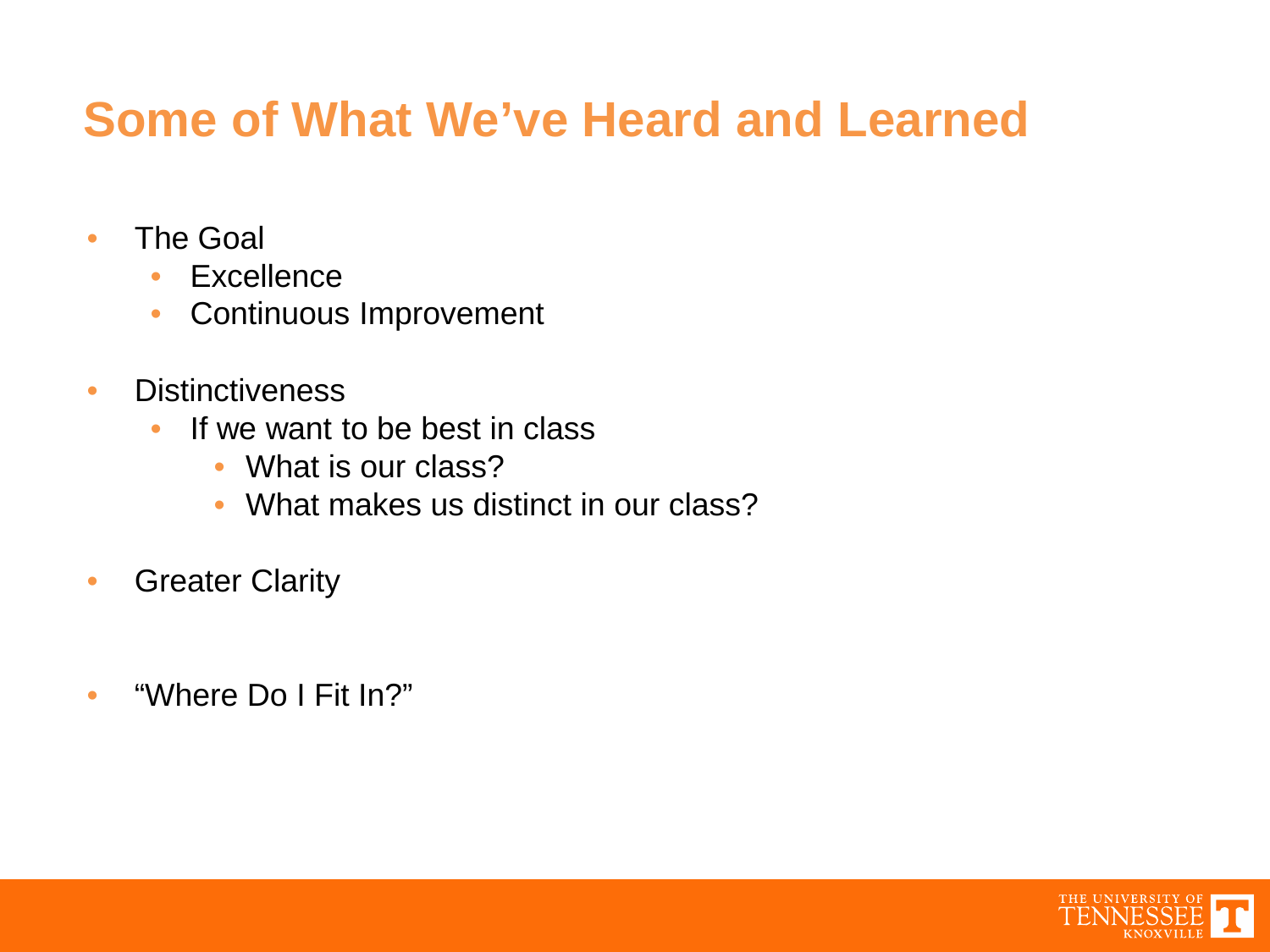## **What Does "Top 25" Mean?**

- Top 25 does NOT mean *US News & World Report*
- It also does NOT mean we are indifferent to *USN&WR*
- There are many ranking systems (and we love them all)...
	- Our aspirations are broader than a single ranking
	- No single ranking reflects who we are



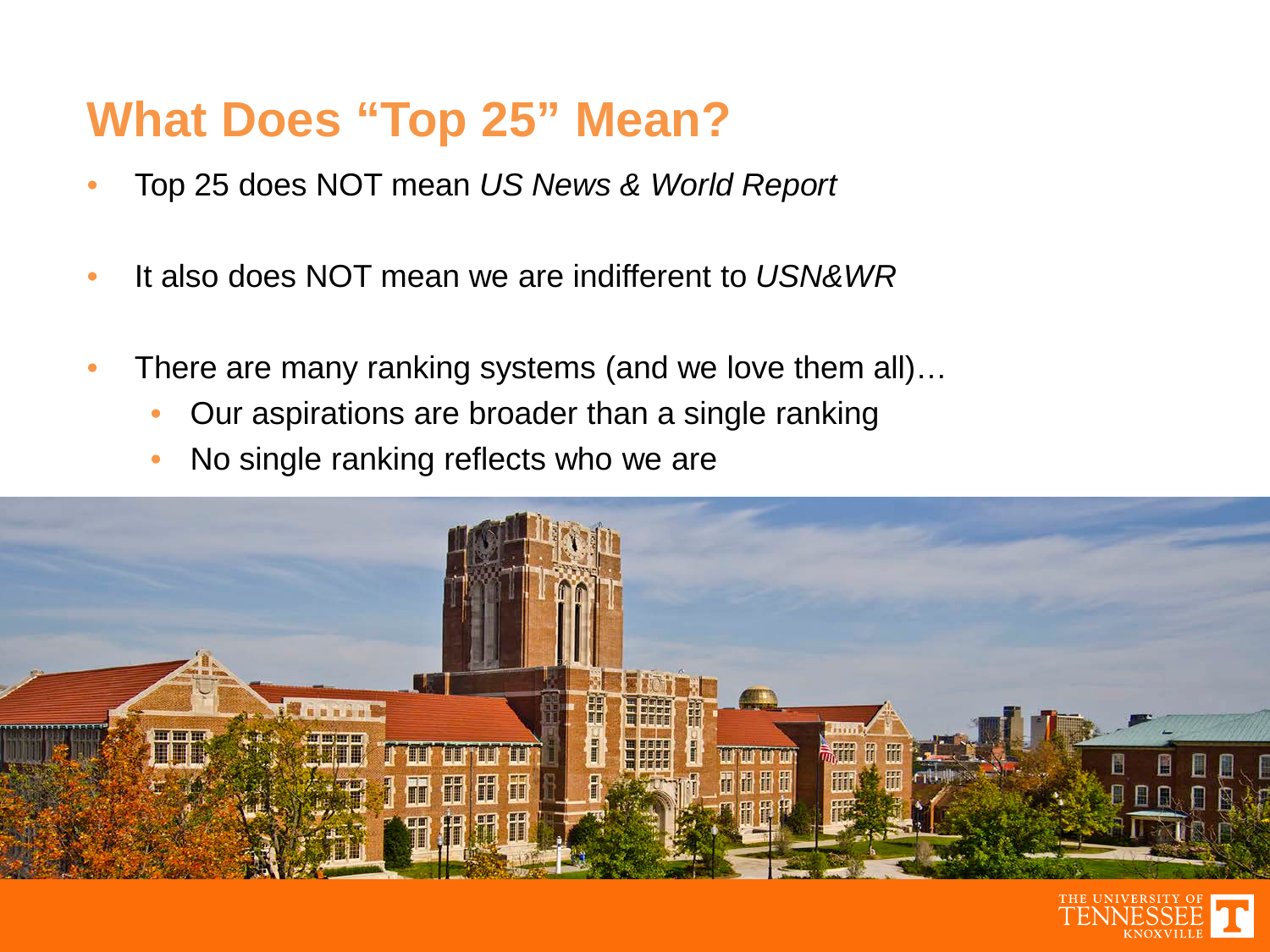# **Five Years of Progress**

• Evidence of progress across all five strategic priorities

U of North Carolina, Chapel Hittas A&M U, Cole

- **Undergraduate**
- **Graduate**
- **Research**
- Faculty/Staff
- Resources and Infrastructure
- Our national peers are not standing still
	- In all areas we made progress
	- In one area we exceeded our 2010 goal
	- We narrowed gaps in most metrics



U of Texas, Austin

U of Tennessee, Knoxville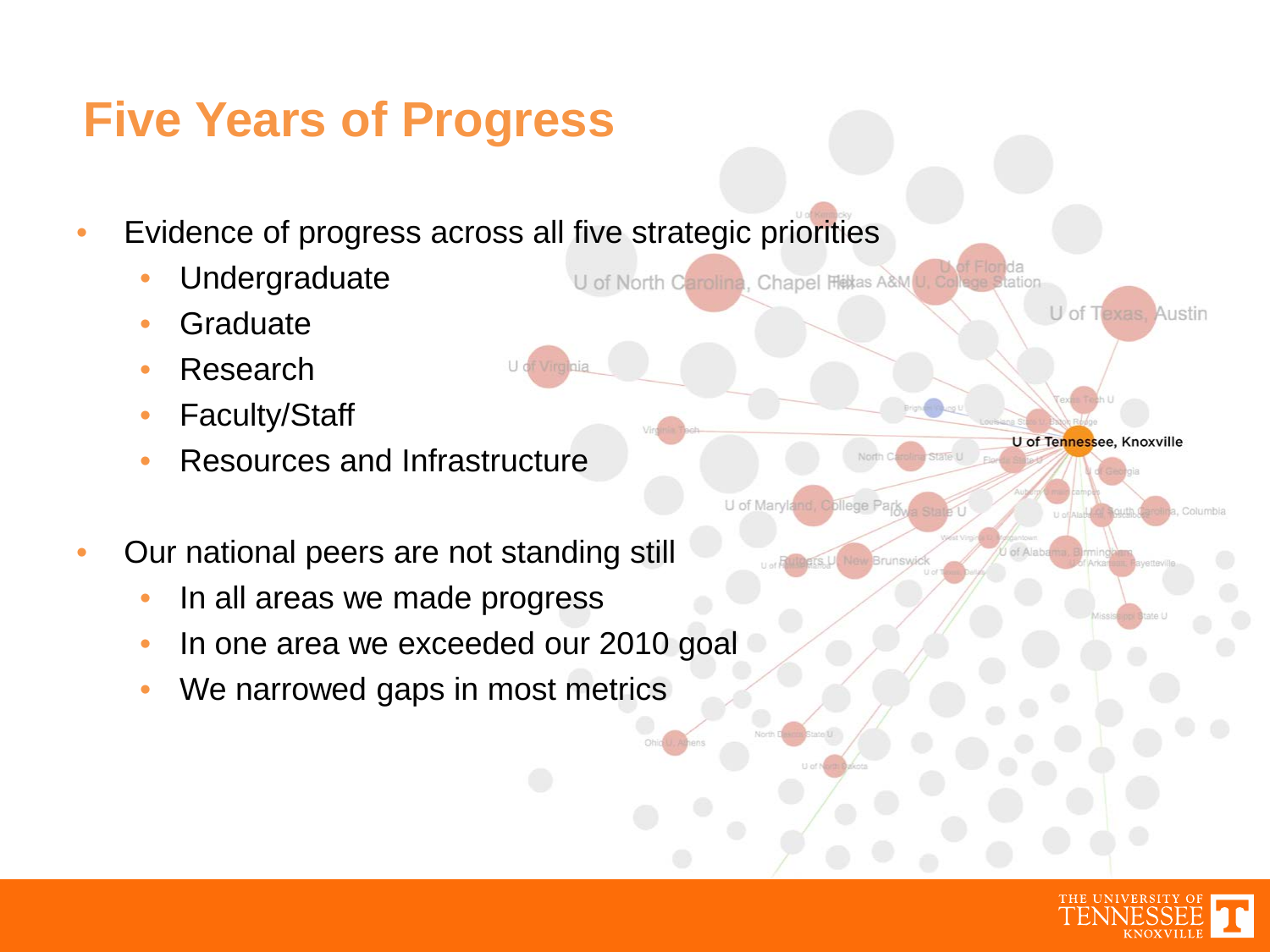# **Strategic Priorities – Existing and "New-uanced" for 2020**

| <b>Strategic Priority</b> | <b>Continue To</b>                    | "New-uanced" for 2020                                                              |
|---------------------------|---------------------------------------|------------------------------------------------------------------------------------|
| Undergraduate             | <b>Retain and Graduate</b>            | <b>Experience Learning;</b><br><b>Global Awareness</b>                             |
| Graduate                  | Increase Graduate<br>Degrees          | Excellence and<br><b>Student Success</b>                                           |
| Research                  | <b>Increase Sponsored</b><br>Research | <b>Total Research Portfolio</b><br>(Scholarship, Creative<br>Activity, Engagement) |

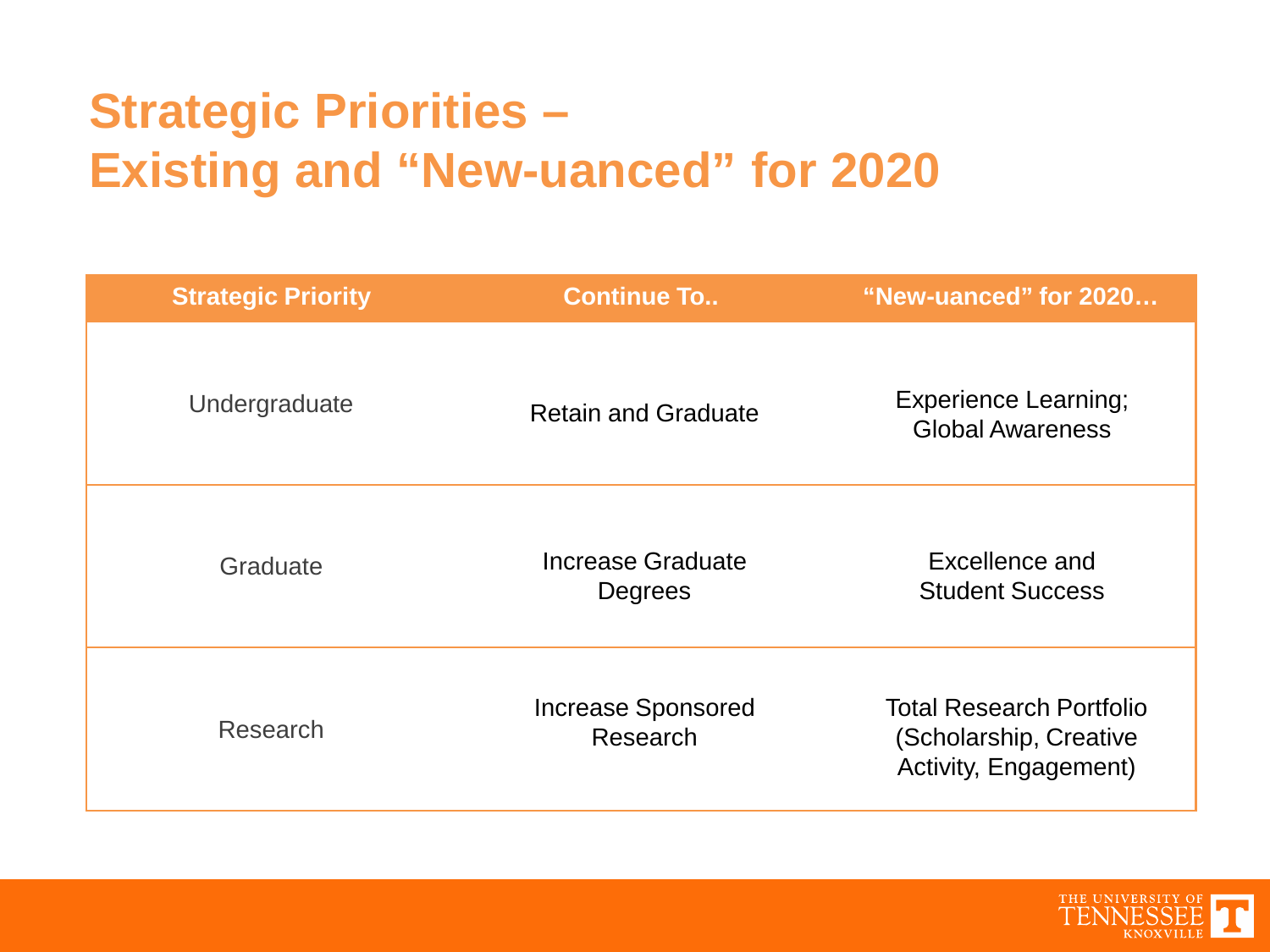# **Strategic Priorities – Existing and "New-uanced" for 2020**

| <b>Strategic Priority</b> | <b>Continue To</b>                               | "New-uanced" for 2020                                                  |
|---------------------------|--------------------------------------------------|------------------------------------------------------------------------|
| <b>Faculty/Staff</b>      | <b>Support Faculty &amp; Staff</b><br>Excellence | <b>Workplace of Choice;</b><br><b>Culture of Excellence</b>            |
| Resources/Infrastructure  | Improve the Resource<br><b>Base</b>              | <b>Sustainable Resource</b><br>Base for the Future; Pride<br>in Campus |
| Diversity/Inclusion       | <b>Support Across All</b><br><b>Priorities</b>   | <b>New Strategic Priority</b>                                          |